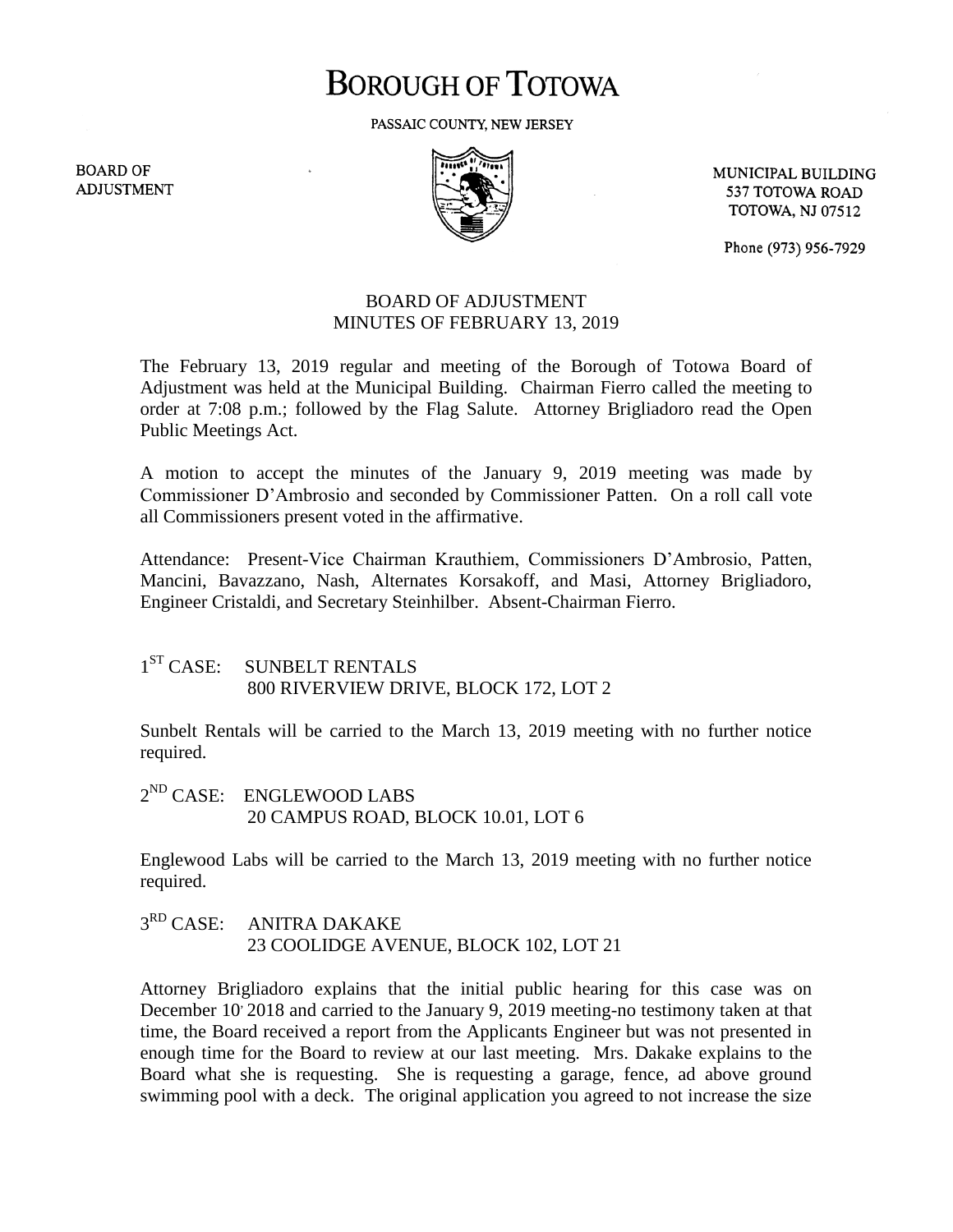of the garage and agreed to eliminate the oversized garage and stay to a single. The original size of 816 square feet was not approved at that time. The size of the garage the applicant is proposing currently is 724 square feet. Attorney Brigliadoro would like to know why the Applicant needs such a large garage. The Applicant explains he has lawn equipment, four-four wheelers, a car he would like to restore and his regular car to park in there. Attorney Brigliadoro would like to know the size of the pool, Engineer Cristaldi says the plan says the pool and deck are 921 square feet. Commissioner D'Ambrosio states the pool looks very large on the plans. Attorney Brigliadoro goes over Engineer's Cristaldis report. This lot is in the R-7 single family zone, the Applicant is proposing an F.A.R. of 52.42% where 40% is required-this is 12% higher than acceptable. The basement will not be used for residential use which is not specified and if it is that would effect the F.A.R. Also with the F.A.R. the Board needs to keep in mind the building presently with the pool, garage and deck coverage of 53.95% that is 15% of rear yard coverage. The landscaping does not allow impervious area in excess of 25%, the Applicant has 50.1%. The deck requires 20% where the Applicant has 13.1%. The side yard requires 4' on one side and they only have 3.1'. The pool and deck required 25' of side yard because of the lot being on a corner and the Applicant has 20.7'. If the home is being used as a business then there would need to be an office, Mrs. Dakake states there is no business. The Applicant states is they were just to put in a pool that was smaller would they just need a permit and not have to go through all of this to get it put in. Commissioner D'Ambrosio states the pool and deck are still over 40% and would require more than just a permit. Commissioner D'Ambrosio also states that a smaller pool is not what they are proposing at this application.

At this time the Board opens the meeting to the public.

Sharon Rickert was sworn in by Attorney Brigliadoro and resides at 21 Coolidge Ave. Ms. Rickert says the size of the garage will have no loft space on top for living. The drainage is a concern for her. Ms. Rickert questions the double fence on Garfield. The Applicant responds that they have a row boat within the double fence area.

At this point the Board closes the public portion of the meeting.

A motion to deny the application was made by Commissioner Patten who states he is denying because the F.A.R. is too much-the pool, deck, garage and deck are too large. Commissioner D'Ambrosio also denied the application also because of Commissioner Pattens concerns and he agrees with our Engineer that there is too much going on with this Application. The Application was denied  $8 - 0$ .

#### $4<sup>TH</sup> CASE:$ S & S AT LACKAWANNA, LLC 75 LACKAWANNA AVE, BLOCK 177.01, LOT 8

Paul Jemas will be speaking on behalf of the Applicant. During construction they hit a lot of rock, to adjust for the rock there is more room and they wold lke to make some modifications to the original Application.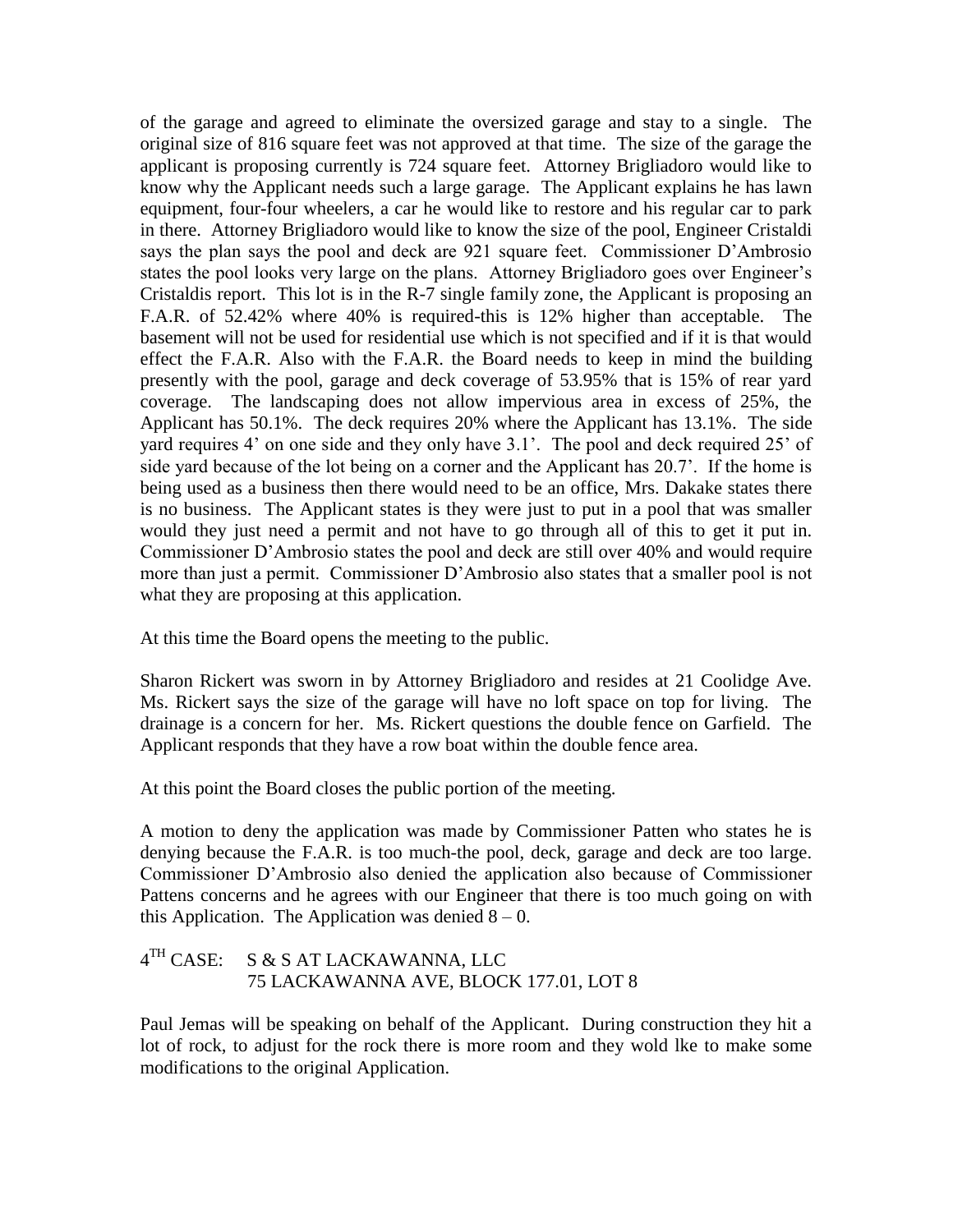Steven Corso, Architect, was sworn in by Attorney Brigliadoro and is licensed in the State of NJ. The project excavation allowed a lot more space sot the Applicant would like to build 4 additional apartments, two 2 bedroom and two 1 bedroom and also change the first floor from three 2 bedrooms to three 1 bedroom apartments. The parking will remain the same. Exhibit A-1, sheet A-1 is the lover level and first floor plan. The lover level elevation shows the mechanical room and 4 apartments, the exterior will stay the same and the height of the building will also remain the same. The report from Ms. Green of Mazar Consulting dated February 4, 2019 says the Engineering Plan is different from the first floor layout on the Architectural Plan because it did not reflect the changes. Attorney Brigliadoro states the Deb Lawler is here in place of Ms. Green. Ms. Lawler states the Architect answered the concerns of the report. Commissioner Patten would like to know if the one bedroom apartments from the last application are staying the same, and they will be. The new application is for 26 one bedroom apartments and 8 two bedroom apartments-the prior approved application was for 21 one bedroom apartments and 9 two bedroom apartments.

Jeffery Stiles, Planner, was sworn in by Attorney Brigliadoro and is considered and expert in his field by the Board. The plan before is is not very different from the prior. Most items remain the same-height and look the same. They need a D-1 variance which is still required for use of property. The positive criteria are the industrial use is not fitting for the lot, residential is better. Another positive criteria is the application meets the master plan of the Borough for more housing. The negative criteria is there would be impact to the zone plan or public good. The traffic report is good, as of the zoning stand point if there was significant deviation from the ordinance that would create other needs to the community. Attorney Brigladoro reminds the Board and public that even though the applicant is adding 4 units it has only increased the bedrooms by 3.

At this time the Board opens the meeting to the public.

Richard Shea, resides at 25 Duffus Ave, was sworn in by Attorney Brigliadoro. Mr. Shea states the improvements are great for the neighborhood and he welcomes them to Totowa.

At this point the Board closes the public portion of the meeting.

Ms. Lawler states the real reason this is coming back in front of the Board is because of specific number passed on the previous application, which is the reason it had to come back in front of the Board.

A motion was made by Commissioner D'Ambrosio to approve the application and he welcomes Mr. Mecca and the addition is minor. There was a seconded motion to accept the Application by Commissioner Bavazzano. Application was approved 8-0 at 7:47 pm.

 $5^{TH}$  CASE: FORTRESS HOLDINGS, LLC 555 PREAKNESS AVE, BLOCK 6, LOT 2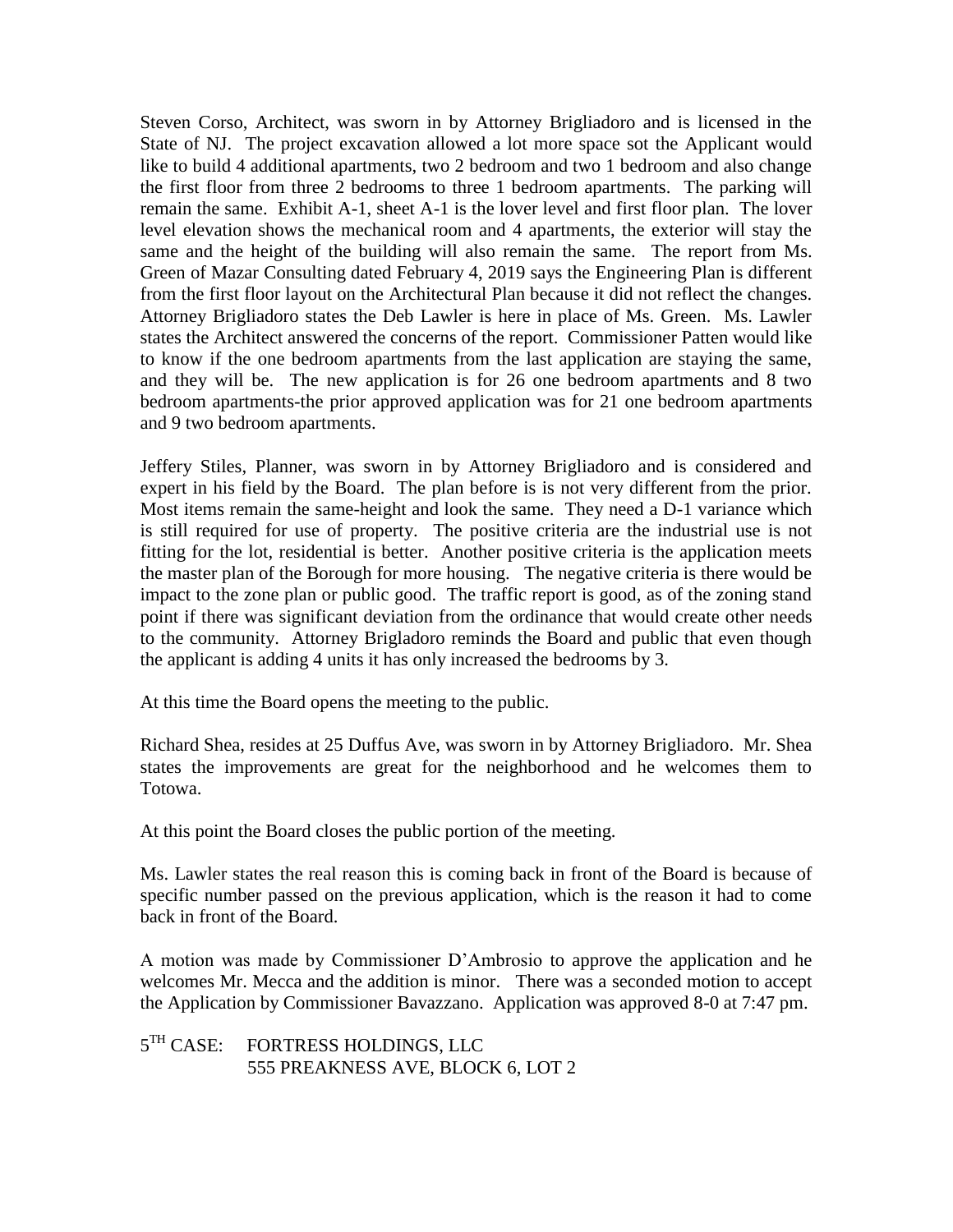Attorney Darren DelSardo reminds the Board that this is the third time infront of them for this Application. The application is for an amended site pla approval for C-variance with additional height needed. The applicant is seeking a height variance for 53.2' where 52' is needed.

Engineer Patrick McClellan, Engineer, was sworn in by Attorney Brigliadoro and considered an expert in his field by the Board. Exhibit A-1, sheet 3 of the site plan dated January 31, 2019. There is a modification to the building height and the applicant had the opportunity to purchase a piece of property since the last hearing. The additional property occurred while the wall was being built the modifications in the wall allowed for a ramp to implement for the potential future development of this property. The change would allow for four parallel parking spots on the ramp and 4 spaced at the bottom of the wall. The applicant will still have 99 spaces they are just relocating a few of them. The new variances needed are the variance for height of roof top equipment, building height ordinance permits 52' and the applicant is proposing 53.5'. Mr. McClellen goes over Ms. Green's report dated February 11, 2019. The design waiver #1 is more of a house keeping item, a multiple retaining walls that range in height up to 27' which has always been there and will not be changed so they would request a waiver so it is on record. The second waiver is parking on gravel area, the ordinance says parking needs to be paved. The third waiver is for the driveway aisle width 20' was previously approved there are some narrow areas which will be for employee use only. The comments on Ms. Greens report on number two, if application is approved they will comply. On number five they would have no objection to revising to her letter, number eight on the report is just a clarification, and number nine is a typo on the plan and will be corrected. Number ten they will update the plan to 16.5', number eleven the applicant will preserve the steel remnants, clean them up and landscape, number twelve the applicant will provide, number eighteen, exhibit A-2, addition and alterations dated November 4, 2015 shows one building mounted sign on the front of the building at 59.6 square feet. Exhibit A-3 site plan shows free standing sign at a size of 15' height and 39.9 square feet.

Exhibit A-4, is a marked up plan of the Site grading plan and utility plan. Sheet 3 of 11 dated February 13, 2019 revision noted proposed signage location grading plan shown in red with two signs. The two signs from Preakness Ave are set back 2' from right of way and are two sided and back lit. Engineer McClellan goes over Engineer Cristaldi's letter which is dated February 13, 2019. Number one on the letter is commentary, two is just a statement, and three they will take into consideration, 4 is condition of approval. Commissioner D'Ambrosio asked about the drainage-the Board will be getting a letter. Part is the drainage has been installed and will supplement the previously approves and installed drainage with some more calculations so they can make sure there will be no issues. Attorney Brigliadoro says the resolution form 2015 shows one free standing size of 15.5' in height sees nothing about the wall mounted sign. Engineer McClellan questions if there was a variance required for that because a building muonted sign is permitted in the I-3 zone. Commissioner D'Ambrosio asked if the signs will be lit up, they will be back lit. Attorney Brigliadoro has a correction that he does see wall mounted sign on the resolution from 2015.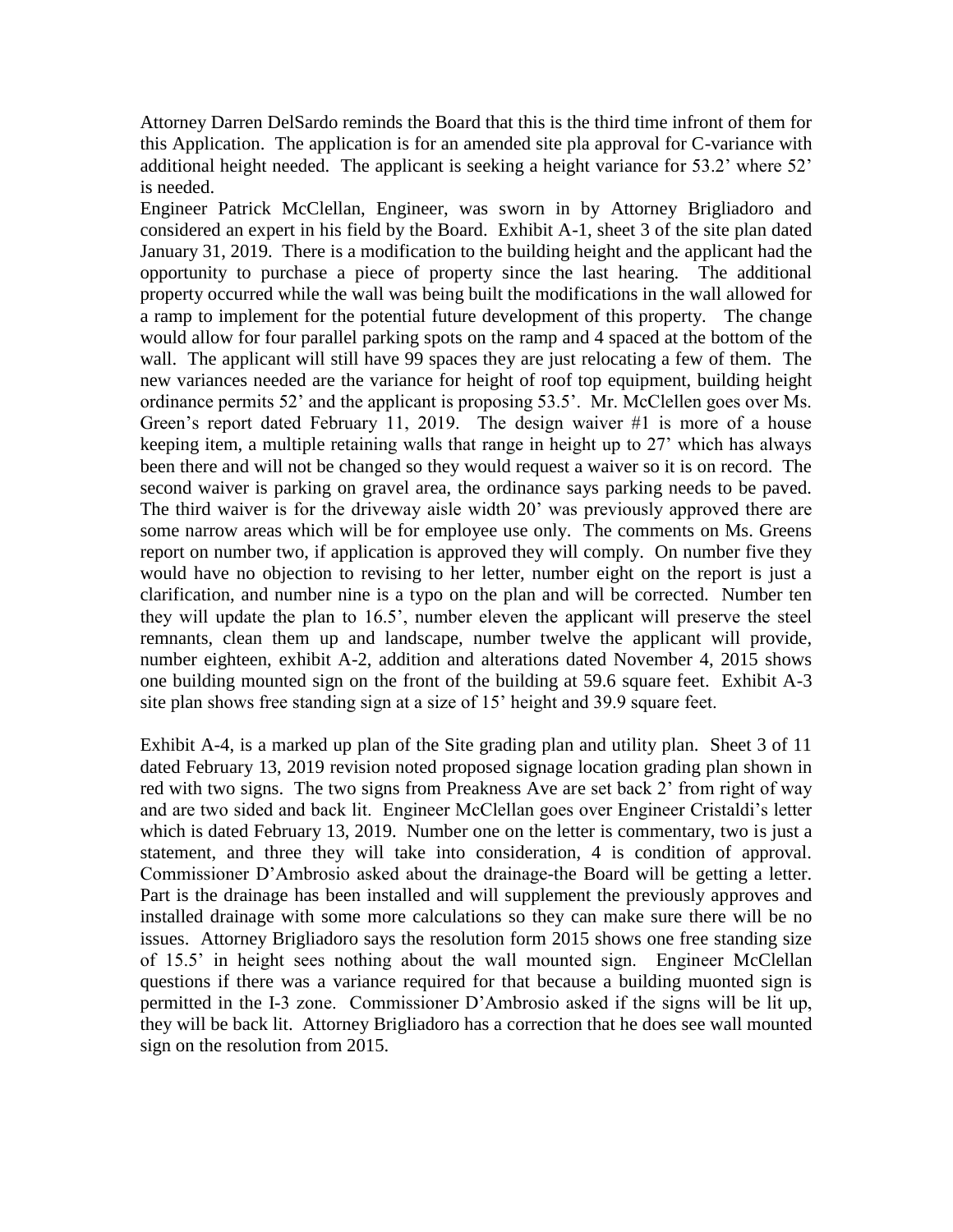Anthony Addesso, Architect, was sworn in by Attorney Brigliadoro. Exhibit A-5 is a color rendering new mounted sign. The multi-story building with a multi-use has a lower level where cooking will be done, the second level will be offices and the  $3<sup>rd</sup>$  level will be dining. There were issues with the structure on the renovations which is why the height is changing. Because of existing issues which could not be determined until construction, they have to modify the structure causing the height to change. There would only be a six foot ceiling height on the upper floors which is not to code, the new application is for 9' ceilings height. The applicant is removing the balcony and adding a curtain wall which will help mask the height difference even more. Exhibit A-6 is typical floor sections. Exhibit A-7 is the proposed street view of the building. Exhibit A-8 is the existing street view of building. The applicant has decided to change the look of the front of the building to a more romantic look, the rear will be more contemporary. Exhibit A-9 is the roof plan. The seating will not change, the roof top area is for floating guest, they added an elevator, stairway, service area, prep area, and 2 mechanical areas. The front is metal railings and the back will be a glass wall. LED lighting will be on the railings, very romantic and not strong at all. There will be no retractable awning and no covers. The height of visual screens will be no more than 8'. 53.5 is just roof top not equipment. Commissioner Patten asked about outdoor music, speakers and audio, the owner will address. The previous approval for height was 46.8', there was a new ordinance which changed the height to a maximum of 52', with the new application the applicant is asking for 53.5'. The signage on Exhibit A-5 page one show it will be going by the driveway ad will be a masonry composition with raised metal letters, there will be a view on each side and the size will be 5' x 9'. Exhibit A-10 is the elevated front view of building. The sign mounted on the center upper level is 20' x 5.5' with raised letters and back lit.

Paul Qassis, principal of Fortress Holdings, was sworn in by Attorney Brigliadoro. Mr. Qassis states that his intent for outside dining is no bands, for the view, background music and smoking area. Mr. Qassis understands he cannot exceed 350 patrons; the building will be used as a restaurant and banquet hall. There may be a portable bar on the roof top. Commissioner Patten would like to know if there are requirements for outdoor dining as far as decimals, Engineer Cristaldi states they should not go behind a certain decimal.

Lisa Phillips, was sworn in by Attorney Brigliadoro. Ms. Phillips visited the site and viewed the master plan in Totowa and the zoning ordinance. The site was re-zoned from the original approval. The building height has two aspects, the first is to the top of the roof which is under the new REH zone and permits a total of 52' in height and the applicant is proposing 53.7' in height, there is no impact in difference. Mechanical structures are the second height issue, the ordinance for roof coverage is 25%, and the elevators are 16' in height. The signage is going from one free standing sign because of the ordinance in the RAH zone which allows one monument sign. The applicant did have approval for one on the previous application. The positive criteria are with the building height they are impacted by topography of site, town ordinance takes it from the front of the building. The application will not impose on light air and open space and will have no impact on parking. The only impairments to the master plan is consistant with two of